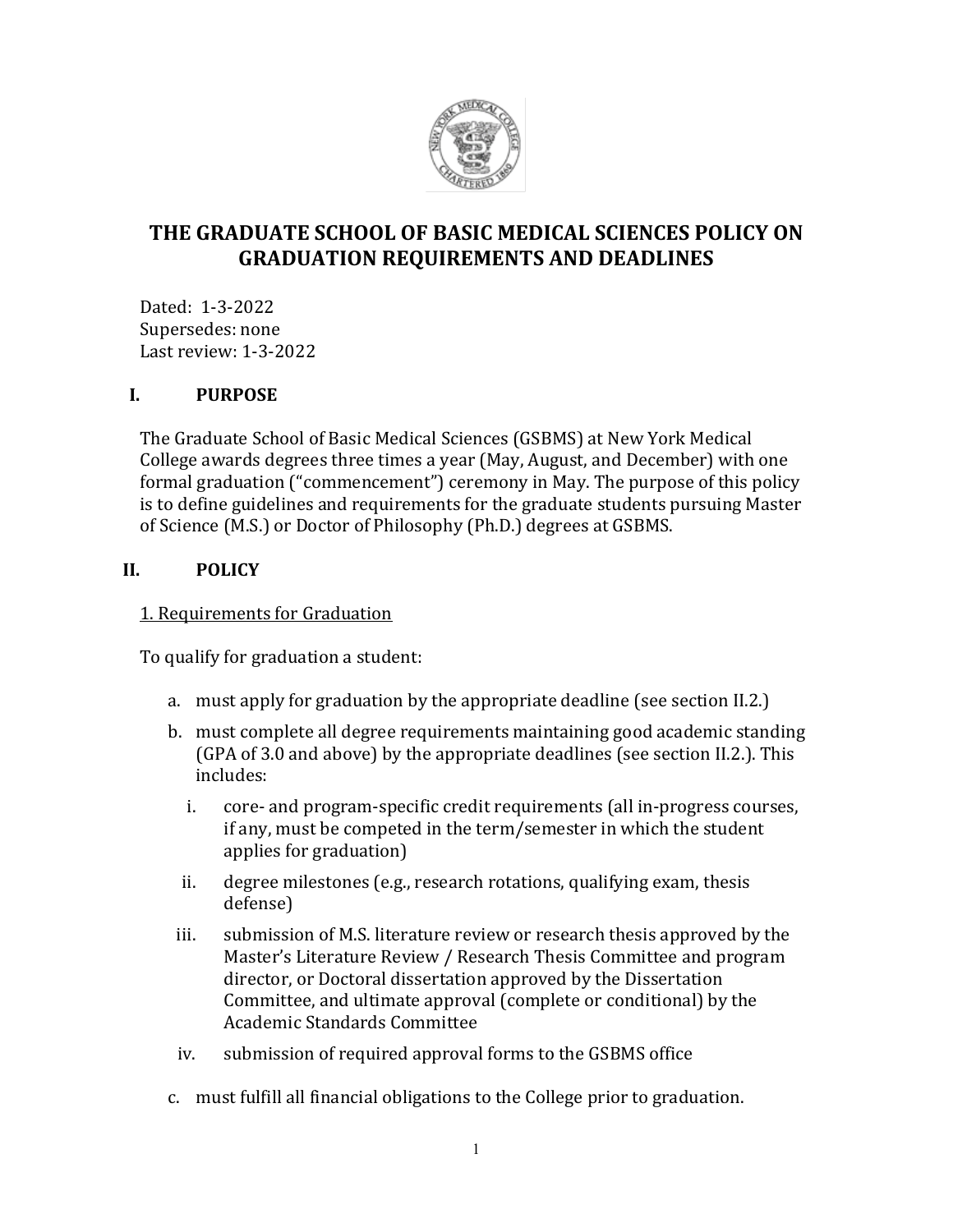All graduates must be registered in the semester in which they plan to graduate, including the Summer term. Students who are not registered for any class should register for the Maintenance of Matriculation course. According to the Academic Regulations, students who have not been enrolled in courses in consecutive semesters may need to apply for reinstatement before continuing their pursuit of a degree. This is required prior to registering for Maintenance of Matriculation.

### 2. Deadlines

#### a. Deadlines specific to Ph.D. Students:

| Deadlines*                                                            |                                                                    |                                                                                                                                                                   | <b>Action</b>                                                                                                                                                                                                              | <b>Notes</b>                                                                                                                                                                                                                                                                     |
|-----------------------------------------------------------------------|--------------------------------------------------------------------|-------------------------------------------------------------------------------------------------------------------------------------------------------------------|----------------------------------------------------------------------------------------------------------------------------------------------------------------------------------------------------------------------------|----------------------------------------------------------------------------------------------------------------------------------------------------------------------------------------------------------------------------------------------------------------------------------|
| To graduate<br>in December                                            | To graduate in<br>May                                              | To graduate in<br><b>August</b>                                                                                                                                   |                                                                                                                                                                                                                            |                                                                                                                                                                                                                                                                                  |
| October 1 <sup>st</sup> -<br>November 1st<br>$**$                     | November $2nd$ –<br>December 1st**                                 | March 17th -<br>April 15th**                                                                                                                                      | 1. Apply for<br>graduation on the<br>TouroOne portal                                                                                                                                                                       | • A one-time non-refundable<br>graduation fee will be<br>applied<br>• If the student does not<br>graduate in the intended<br>term, a new application for<br>graduation must be filed<br>for the term of anticipated<br>graduation                                                |
| October 15th                                                          | December 1st                                                       | April 15th                                                                                                                                                        | 1. Submit signed PhD<br><b>Advisory</b><br><b>Committee</b><br><b>Membership Form</b><br>to the GSBMS office<br>2. Submit signed<br><b>Dissertation</b><br><b>Completion Form</b><br>to the GSBMS office                   | · Dissertation Completion<br>Form indicates that the<br><b>Dissertation Committee</b><br>agrees that the student is<br>ready to write and defend<br>their dissertation                                                                                                           |
| No later than<br>2 weeks<br>prior to the<br>scheduled<br>oral defense | No later than 2<br>weeks prior to<br>the scheduled<br>oral defense | No later than 2<br>weeks prior to<br>the scheduled<br>oral defense                                                                                                | 1. Submit the<br>penultimate draft<br>of Doctoral<br><i>dissertation</i> for<br>review to the<br>student's<br>Dissertation<br>committee<br>2. Submit Thesis<br><b>Defense Brochure</b><br>to the GSBMS office              | • Instructions for the<br>preparation and<br>formatting are available<br>from the GSBMS Office and<br>on the GSBMS website<br>• Penultimate draft takes<br>into account comments<br>and formatting<br>recommendations from the<br>committee members from<br>previous submissions |
| October 15th                                                          | March 15th                                                         | the last Friday<br>before May<br>commencement<br>to walk in the<br>commencement<br>in the same year<br>***<br>or<br>the first Friday<br>in June to walk<br>in the | 1. Schedule and<br>conduct an <b>oral</b><br>defense of an<br>original Doctoral<br>dissertation<br>2. Upon successful<br>completion of the<br>defense Ph.D.<br>student should<br>submit signed<br><b>Defense of Thesis</b> | • All MD/Ph.D. students<br>must schedule and conduct<br>an oral defense of their<br>thesis by the deadline in<br>the term that precedes<br>their return to the School<br>of Medicine curriculum                                                                                  |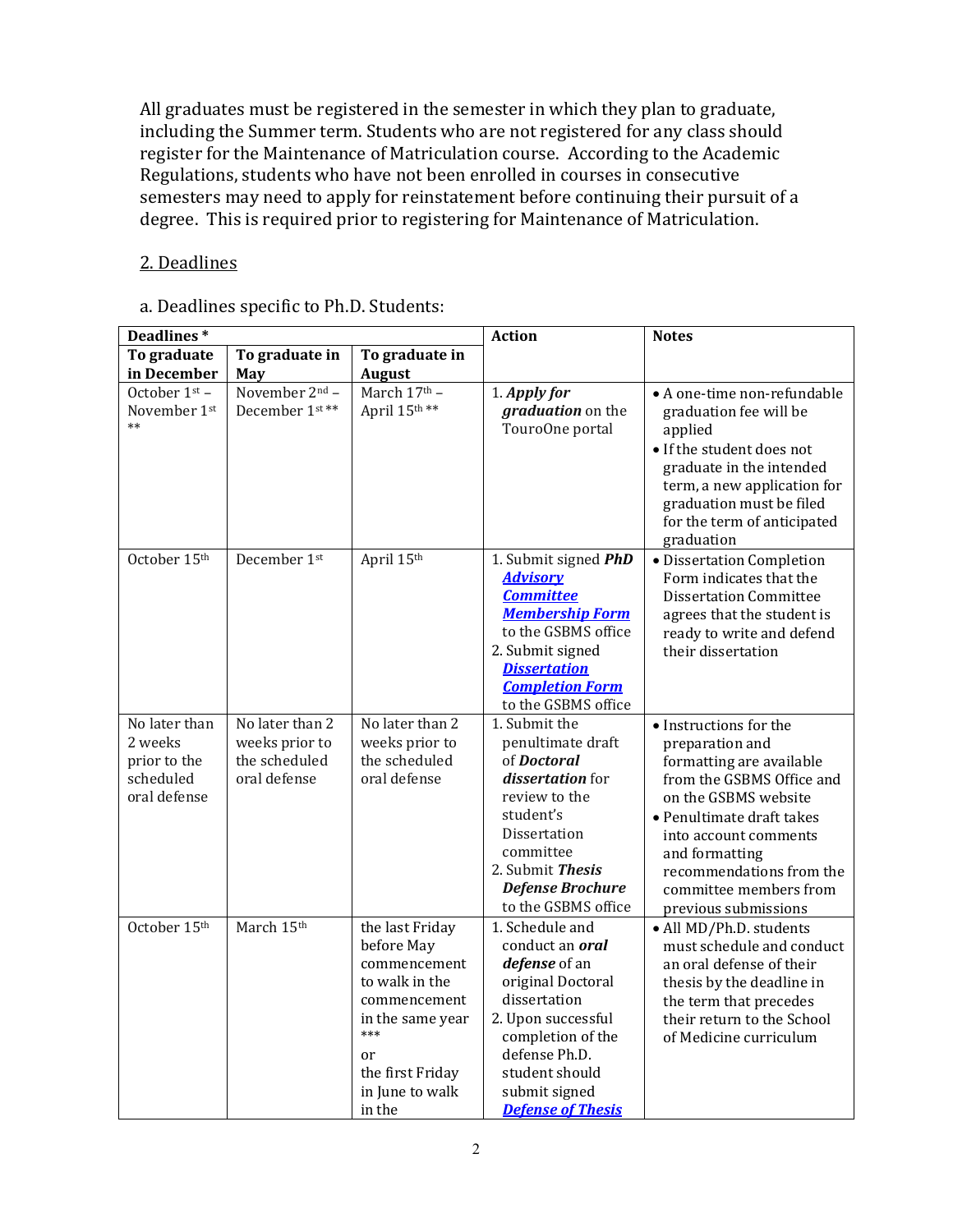|                     |                               | commencement<br>the following<br>year ***       | <b>Certificate Form</b> to<br>the GSBMS office.                                                                                                                                                                                                                                                                                                                                                                                                                                  |                                                                                                                                                                                                                                                                                                                                                                                                                                                                                                                                                                                                                                                            |
|---------------------|-------------------------------|-------------------------------------------------|----------------------------------------------------------------------------------------------------------------------------------------------------------------------------------------------------------------------------------------------------------------------------------------------------------------------------------------------------------------------------------------------------------------------------------------------------------------------------------|------------------------------------------------------------------------------------------------------------------------------------------------------------------------------------------------------------------------------------------------------------------------------------------------------------------------------------------------------------------------------------------------------------------------------------------------------------------------------------------------------------------------------------------------------------------------------------------------------------------------------------------------------------|
| November 1st        | April 1st                     | the third Friday<br>in June                     | 1. Complete all<br>course<br>requirements for<br>the degree, except<br>courses in which<br>the student is<br>currently enrolled<br>2. Submit final<br>version of <b>Doctoral</b><br>dissertation with<br>all Dissertation<br>Committee<br>signatures on the<br>Signature Page to<br>the GSBMS office<br>for review by the<br>Academic<br>Standards<br>Committee<br>3. Submit Health<br><b>Sciences Library</b><br><b>Thesis Permission</b><br><b>Form</b> to the GSBMS<br>office | · All MD/Ph.D. students<br>must submit the final<br>version of their Doctoral<br>dissertation by the<br>deadline in the term that<br>precedes their return to<br>the School of Medicine<br>curriculum<br>• Student will be allowed up<br>to 2 weeks to incorporate<br>changes (if any) suggested<br>by the Academic Standard<br>Committee.<br>• The final version of the<br>Doctoral dissertation<br>approved by the Academic<br><b>Standards Committee</b><br>needs to be submitted to<br>the GSBMS office.<br>• A pdf version of the final,<br>approved Doctoral<br>dissertation must be<br>deposited by a student to<br><b>Touro Scholar repository</b> |
| December<br>$31$ st | Commencement<br>Day in May ** | August 31st                                     | 1. Degree is<br>conferred                                                                                                                                                                                                                                                                                                                                                                                                                                                        | • Failure to meet deadlines<br>listed above could result in<br>postponement of<br>graduation until the next<br>term                                                                                                                                                                                                                                                                                                                                                                                                                                                                                                                                        |
| December<br>$31$ st | June 30th                     | June 30th (prior<br>to graduation in<br>August) | 1. Stipend and<br>student health<br>insurance for<br>graduating Ph.D.<br>students who are<br>supported by the<br>GSBMS will end                                                                                                                                                                                                                                                                                                                                                  | • Graduating Ph.D. students<br>supported by grant<br>funding who continue<br>conducting research in<br>their dissertation lab or<br>another lab at NYMC<br>should be hired by their PI<br>/Department as a post-<br>doctoral fellow as of July<br>1st (May and August<br>graduates) or January 1st<br>(December graduates), to<br>continue working at NYMC.                                                                                                                                                                                                                                                                                                |

\*, if a deadline falls on a college holiday or weekend, it is extended to the next business day \*\*, subject to change, check with the <u>Registrar's Office</u> \*\*\*, refer to the ["Walking at Commencement Policy"](https://www.nymc.edu/media/schools-and-colleges/nymc/pdf/gsbms/WalkingatCommencementPolicy.pdf)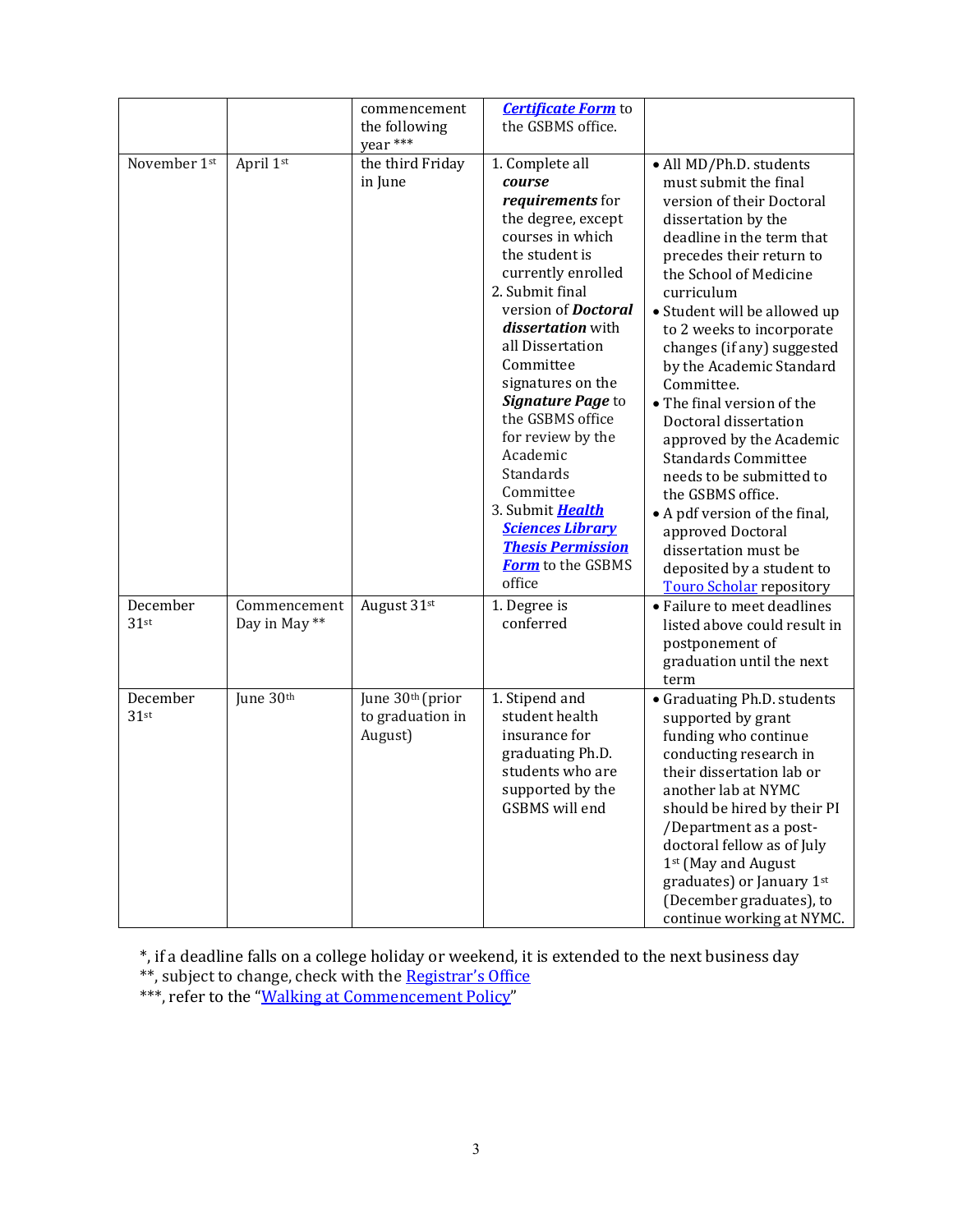# b. Deadlines specific to M.S. Students:

| Deadlines*                            |                                  |                              | <b>Action</b>                                                                                                                                                                                                                                                                                                                                                                                                                                                                                                                  | <b>Notes</b>                                                                                                                                                                                                                                                                                                                                                                                                                                                                                                                                                                                                          |
|---------------------------------------|----------------------------------|------------------------------|--------------------------------------------------------------------------------------------------------------------------------------------------------------------------------------------------------------------------------------------------------------------------------------------------------------------------------------------------------------------------------------------------------------------------------------------------------------------------------------------------------------------------------|-----------------------------------------------------------------------------------------------------------------------------------------------------------------------------------------------------------------------------------------------------------------------------------------------------------------------------------------------------------------------------------------------------------------------------------------------------------------------------------------------------------------------------------------------------------------------------------------------------------------------|
| To graduate                           | To graduate in                   | To graduate in               |                                                                                                                                                                                                                                                                                                                                                                                                                                                                                                                                |                                                                                                                                                                                                                                                                                                                                                                                                                                                                                                                                                                                                                       |
| in December                           | May                              | <b>August</b>                |                                                                                                                                                                                                                                                                                                                                                                                                                                                                                                                                |                                                                                                                                                                                                                                                                                                                                                                                                                                                                                                                                                                                                                       |
| August 1st                            | October 15th                     | December 15th                | 1. Submit signed M.S.<br><b>Thesis/Literature</b><br><b>Review Committee</b><br><b>Membership Form</b><br>to the GSBMS office                                                                                                                                                                                                                                                                                                                                                                                                  |                                                                                                                                                                                                                                                                                                                                                                                                                                                                                                                                                                                                                       |
| October 1st -<br>November 1st<br>$**$ | November 2nd -<br>December 1st** | March 17th -<br>April 15th** | 1. Apply for<br>graduation on the<br>TouroOne portal                                                                                                                                                                                                                                                                                                                                                                                                                                                                           | • A one-time non-refundable<br>graduation fee will be<br>applied<br>• If the student does not<br>graduate in the intended<br>term, a new application for<br>graduation must be filed<br>for the term of anticipated<br>graduation                                                                                                                                                                                                                                                                                                                                                                                     |
| October 15th                          | March 15th                       | the first Friday<br>in June  | 1. Submit<br>penultimate draft<br>of M.S. literature<br>review or research<br>thesis to the<br>student's Master's<br>Literature Review /<br>Research Thesis<br>Committee and<br>program director                                                                                                                                                                                                                                                                                                                               | • Instructions for the<br>preparation and<br>formatting are available<br>from the GSBMS Office and<br>on the GSBMS website<br>• Penultimate draft takes<br>into account comments<br>and formatting<br>recommendations from the<br>committee members from<br>previous submissions                                                                                                                                                                                                                                                                                                                                      |
| November 1st                          | April 1st                        | the third Friday<br>in June  | 1. Complete all<br>course<br>requirements for<br>the degree, except<br>courses in which<br>the student is<br>currently enrolled<br>2. Submit final<br>version of M.S.<br>literature review<br>or research thesis<br>with signed<br><b>Master's</b><br><b>Literature Review</b><br>or Thesis Approval<br><b>Form</b> to the GSBMS<br>office for review by<br>the Academic<br>Standards<br>Committee.<br>3. Submit Health<br><b>Sciences Library</b><br><b>Thesis Permission</b><br><b>Form</b> to the GSBMS<br>office (for M.S. | • Student will be allowed up<br>to 2 weeks to incorporate<br>changes (if any) suggested<br>by the Academic Standard<br>Committee.<br>• The final version of the<br>M.S. literature review or<br>research thesis approved<br>by the Academic Standards<br>Committee needs to be<br>submitted to the GSBMS<br>office.<br>• A public oral defense of<br>M.S. research thesis is<br>program specific. Date for<br>the defense is to be<br>determined by the<br>student's program director<br>• A pdf version of the final,<br>approved M.S. research<br>thesis must submit by a<br>student to Touro Scholar<br>repository |